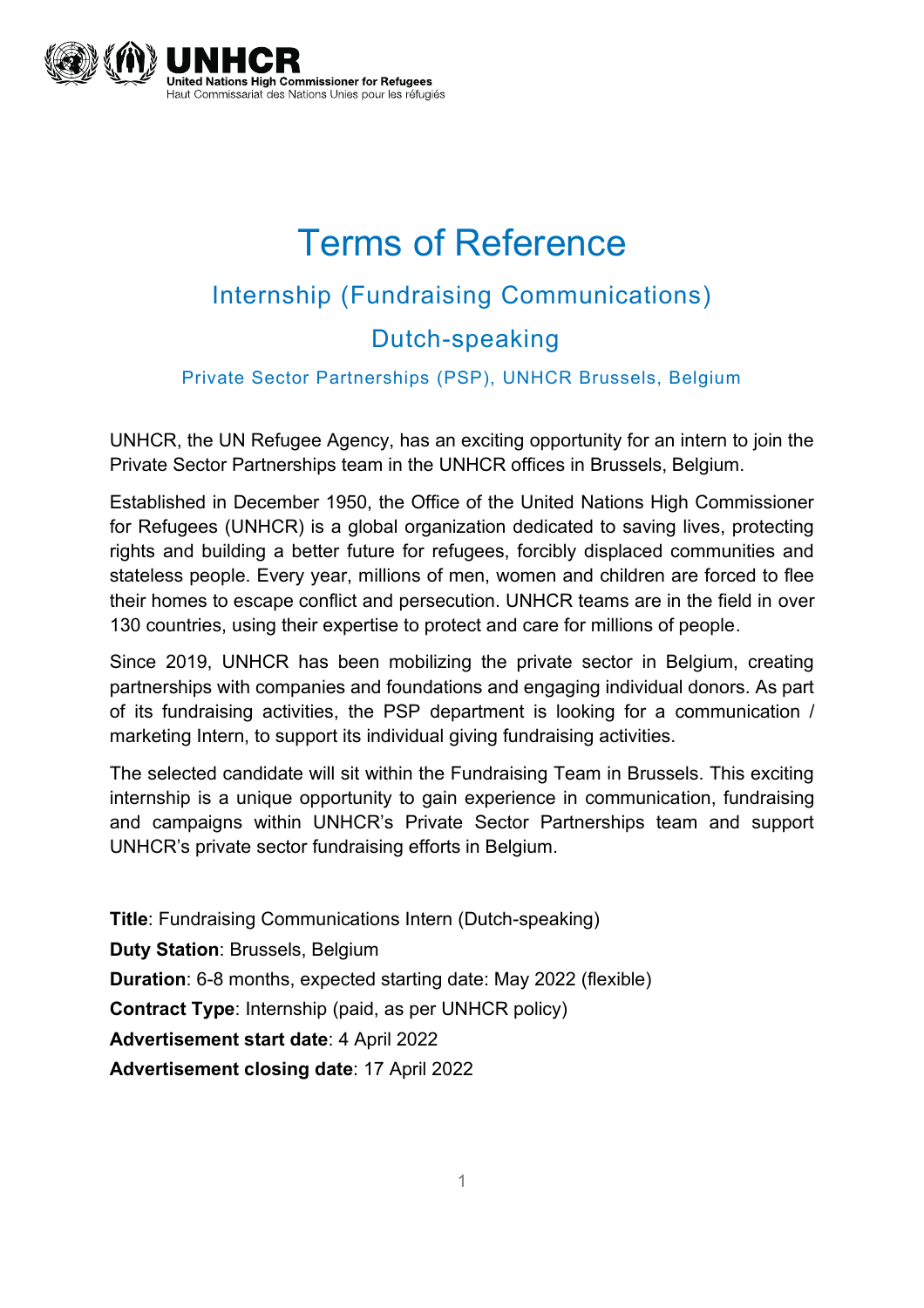## Organizational context

The Private Sector Partnerships (PSP) Services works in different regions: Europe, MENA, Americas, Africa, and Asia, and further decentralizes at local levels. The Fundraising Communications Intern is part of PSP Belgium team, and it is based in the UNHCR Office located in Brussels.

#### Duties and responsibilities

We are seeking a dynamic and proactive intern, with a strong interest in communication and refugee issues, to complete a six to eight-months internship within UNHCR's Fundraising team. The Fundraising team is charged with ensuring that UNHCR's private sector fundraising network has the content, tools, resources and best practice communication products to run an effective fundraising program that enables income generating teams to deliver increased resources to UNHCR's budget. We work on acquisition and retention of donors in Belgium and helps to boost UNHCR brand equity and improve brand coherence in Belgium.

The Communication Intern will be expected to engage with the following:

- **•** Day-to-day support on social media, including drafting social copy and monitoring performance;
- **•** Gathering compelling UNHCR content and translate/tailor to engaging Belgian content for different channels (email, social, website);
- **•** Creation of engaging thematic content (copy writing, video editing and Photoshop);
- **•** Researching the latest statistics, messaging and refugee stories;
- **•** Adaptation of fundraising campaigns and communications for Belgium, including translation;
- **•** Collaborate to develop or to optimize e-mails and website articles to surpass KPIs;
- **•** Provide support in the development, translation, implementation and update of online donors' journeys or other digital projects.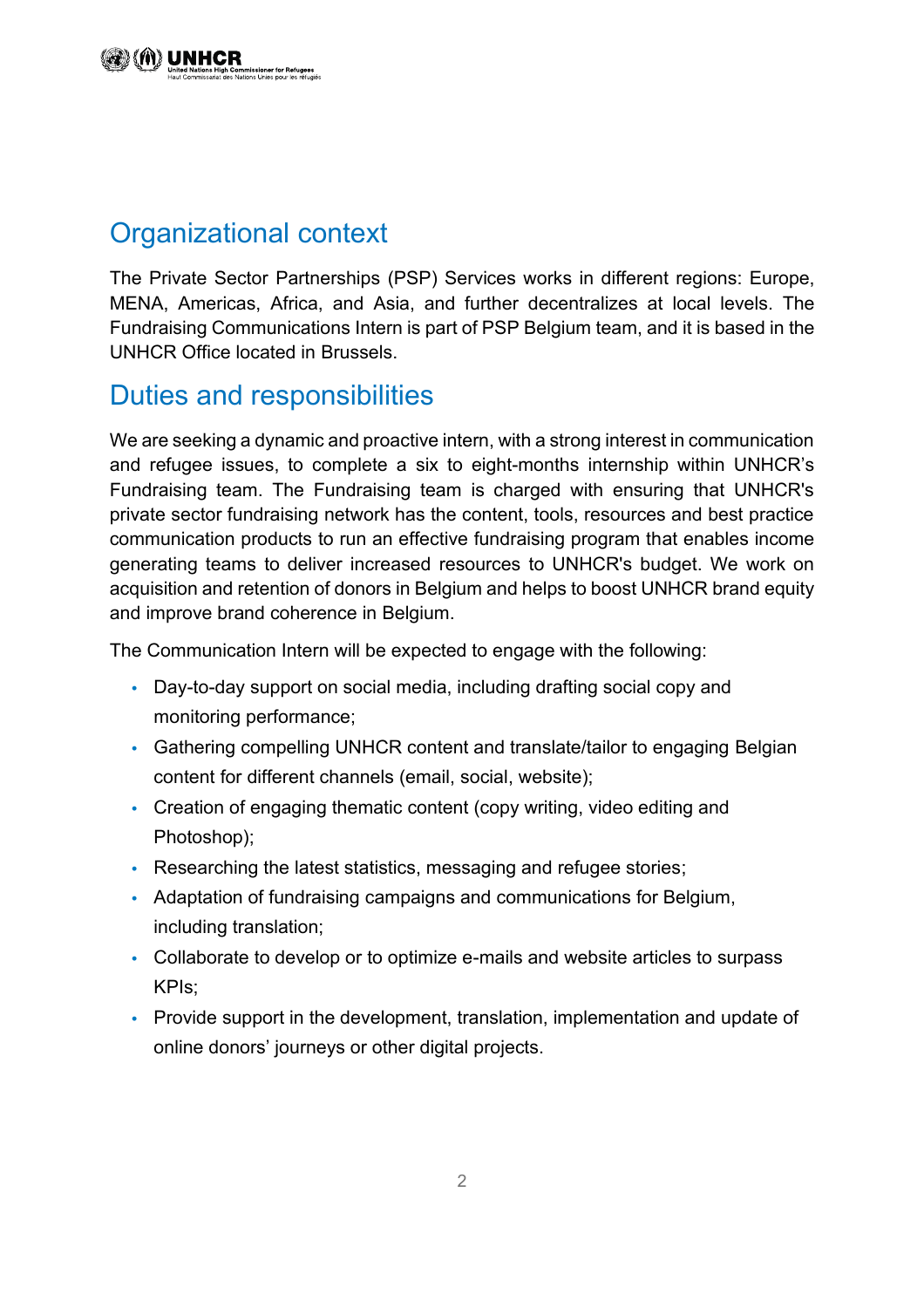# Essential minimum qualifications required

The ideal candidate will be required to have followings:

- **•** Be a recent graduate (completed your studies within one year from your application) of or current student in graduate/undergraduate school program for a university or higher education facility accredited by UNESCO in the relevant field (e.g. Communication, Communication Sciences, International Relations, Marketing, Media, Journalism or a similar field);
- **•** Have completed at least two years of undergraduate studies in a field relevant or of interest of the work of the Organization;
- **•** Be a strong communicator with fluency in Dutch and English (advanced writing and editing skills);
- **•** Knowledge of both Dutch and French will be considered an asset;
- **•** Have knowledge of digital media, content management systems or other webbased applications;
- **•** Have knowledge of Photoshop and Adobe Premiere will be considered an asset;
- **•** Show a genuine desire to learn and adapt;
- **•** Have good inter-personal skills and be a keen team-player.

#### Location

The successful candidate will be based with the team in UNHCR's office in Brussels, Belgium, with potential homeworking depending on the evolution of the COVID-19 pandemic.

## **Conditions**

The internship is associated with an internship agreement for 6-8 months. It is a fulltime role with working hours starting from 9 AM to 6 PM, Monday to Friday (40 hours per week). This is a paid internship as per UNHCR policy.